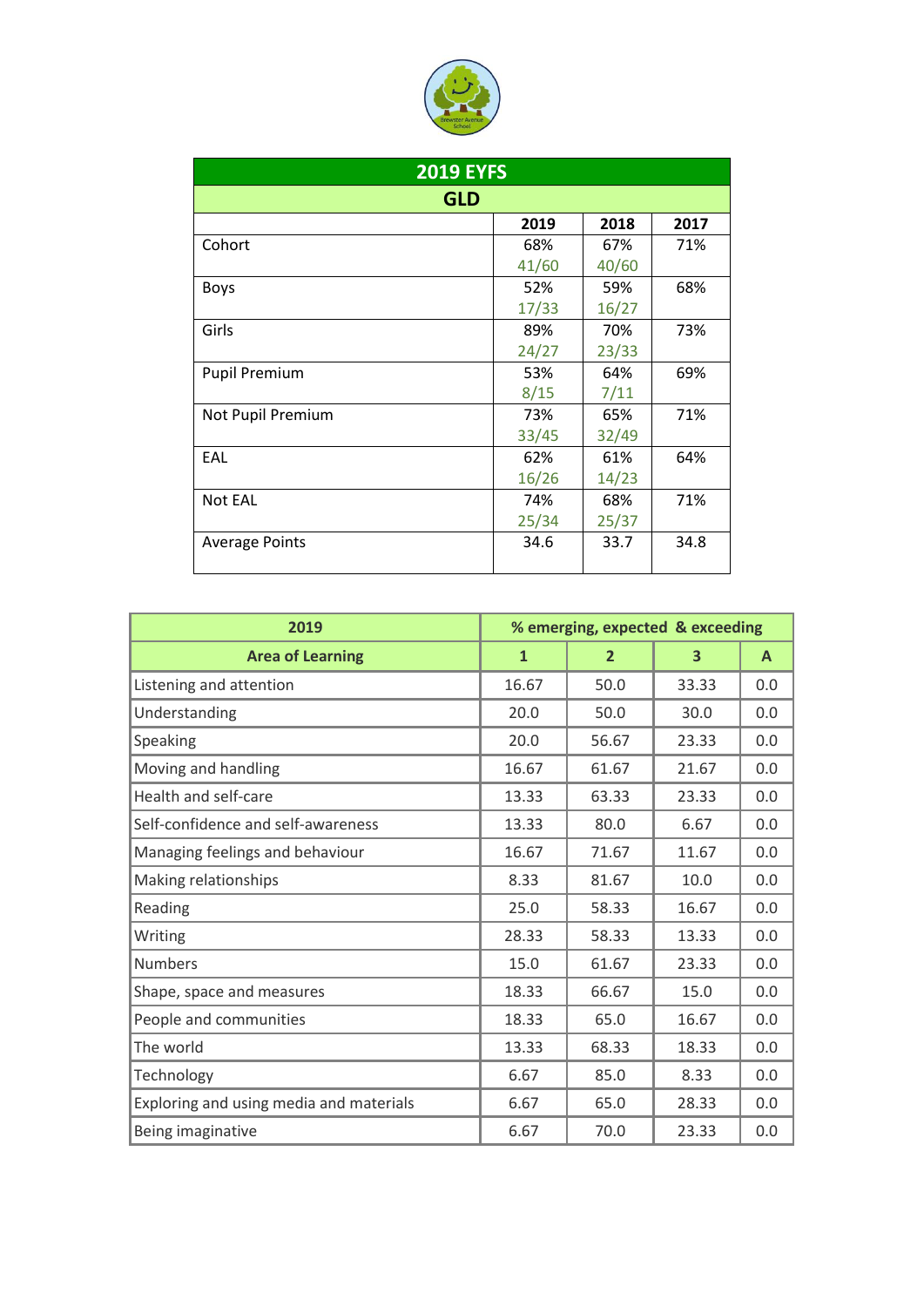

| <b>2019 Phonics check</b>      |         |         |      |  |  |  |
|--------------------------------|---------|---------|------|--|--|--|
| Year 1                         |         |         |      |  |  |  |
|                                | 2019    | 2018    | 2017 |  |  |  |
| Cohort                         | 58%     | 73%     | 78%  |  |  |  |
|                                | 35/60   | 44/60   |      |  |  |  |
| <b>Boys</b>                    | 57%     | 77%     | 80%  |  |  |  |
|                                | 16/28   | 23/30   |      |  |  |  |
| Girls                          | 59%     | 70%     | 64%  |  |  |  |
|                                | 19/32   | 21/30   |      |  |  |  |
| <b>Pupil Premium</b>           | 54%     | 77%     | 62%  |  |  |  |
|                                | 7/13    | 10/13   |      |  |  |  |
| Not Pupil Premium              | 60%     | 72%     |      |  |  |  |
|                                | 28/47   | 34/47   |      |  |  |  |
| EAL                            | 57%     | 73%     | 75%  |  |  |  |
|                                | 13/23   | 16/22   |      |  |  |  |
| Not EAL                        | 59%     | 74%     |      |  |  |  |
|                                | 22/37   | 28/38   |      |  |  |  |
| Average score for children who | 17 (inc | 20 (inc | 12   |  |  |  |
| did not achieve the standard   | D)/20   | D)/22   |      |  |  |  |
| Year <sub>2</sub>              |         |         |      |  |  |  |
| Retakes                        | 65%     | 60%     | 56%  |  |  |  |
|                                | 13/20   | 9/15    |      |  |  |  |
| End of key stage 1 cumulative  | 88%     | 90%     | 89%  |  |  |  |
|                                | 52/59   | 52/58   |      |  |  |  |
| <b>Boys</b>                    | 81%     | 83%     | 83%  |  |  |  |
|                                | 22/27   | 30/36   |      |  |  |  |
| Girls                          | 94%     | 100%    | 92%  |  |  |  |
|                                | 20/32   | 22/22   |      |  |  |  |
| <b>Pupil Premium</b>           | 86%     | 76%     | 80%  |  |  |  |
|                                | 12/14   | 13/17   |      |  |  |  |
| Not Pupil Premium              | 89%     | 95%     |      |  |  |  |
|                                | 40/45   | 39/41   |      |  |  |  |
| EAL                            | 88%     | 92%     | 92%  |  |  |  |
|                                | 21/24   | 22/24   |      |  |  |  |
| Not EAL                        | 89%     | 88%     |      |  |  |  |
|                                | 31/35   | 30/34   |      |  |  |  |